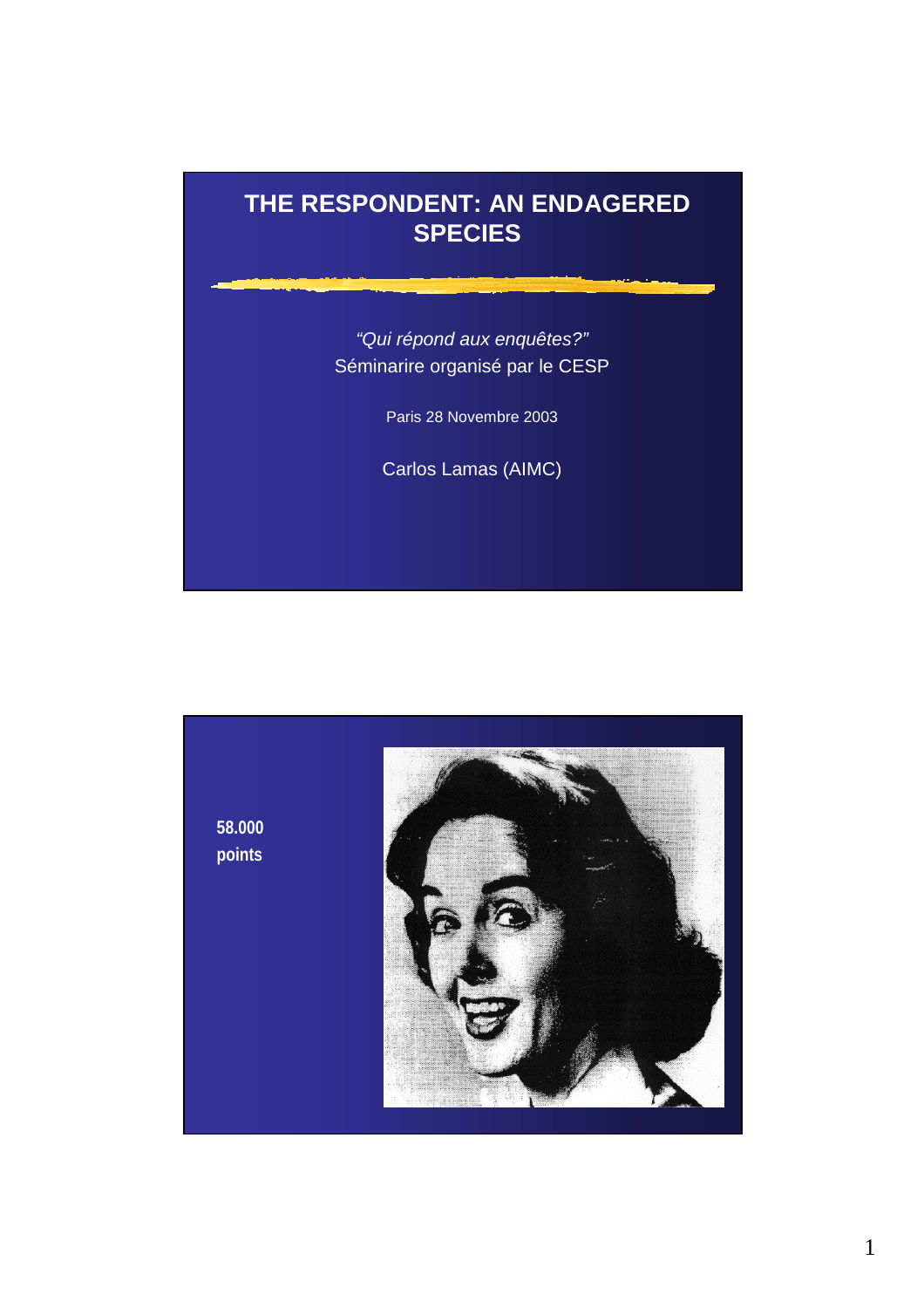

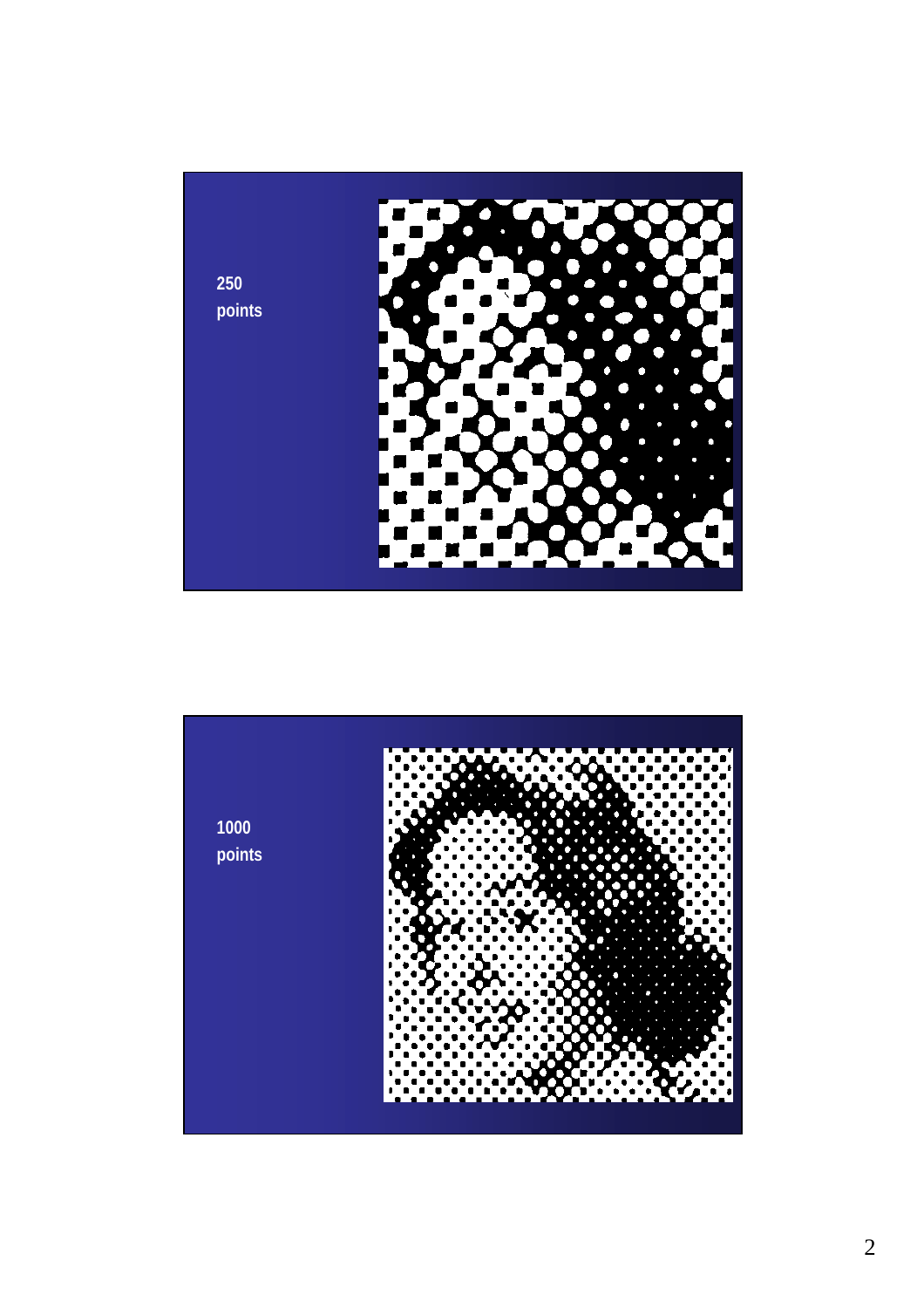

# **VARIABILITY OF RESPONSE RATES**

**(IN STABLISHMENT SURVEYS FOR THE TV METER PANEL OPERATIONS)**

| $\geq 70\%$                                     |                                       |
|-------------------------------------------------|---------------------------------------|
|                                                 |                                       |
| Austria                                         | 74%                                   |
| <b>Bulgaria</b>                                 | 92%                                   |
| Germany                                         | 80%                                   |
| <b>Ireland</b>                                  | 81%                                   |
| Romania                                         | 84%                                   |
| Sweden                                          | 72%                                   |
| Norway                                          | 70%                                   |
| Do these figures reflect actual RR variability? |                                       |
|                                                 | - Are we talking of different things? |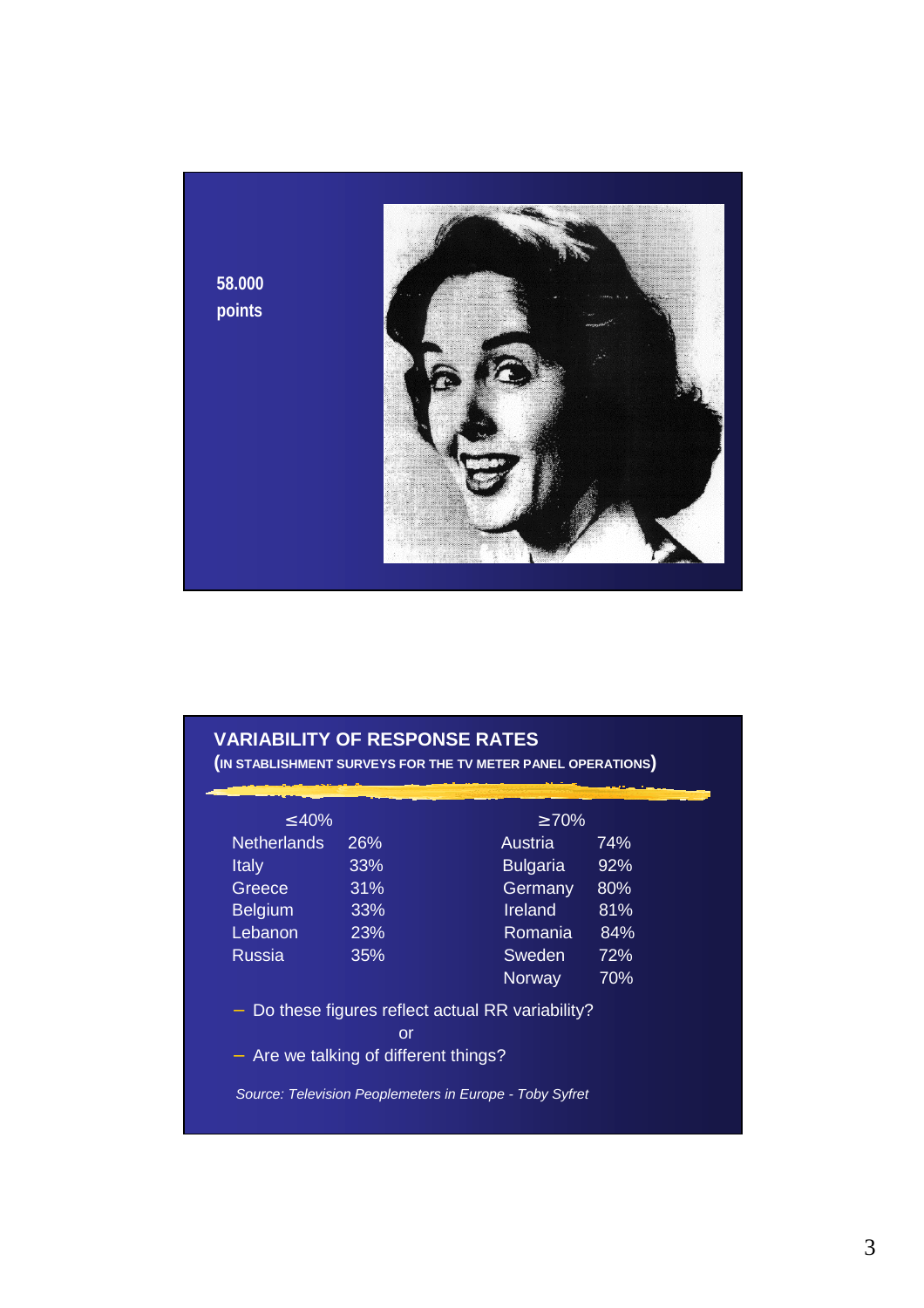

## **MAIN REASONS FOR THE DECLINING RESPONSE RATES**

- $\triangleright$  Access restrictions.
- $\triangleright$  Increasing safety problems.
- $\triangleright$  Mobile phones (14% of the spanish households are only reached by mobile phones) .
- $\triangleright$  Answering machines (screening of incoming calls).
- $\triangleright$  Selling or fund raising activities presented as interviews.
- $\triangleright$  Privacy concerns.
- $\triangleright$  No people at home (more women in the labour market and decreasing family size).
- $\triangleright$  Quality of interviewers (students, part-timers, etc).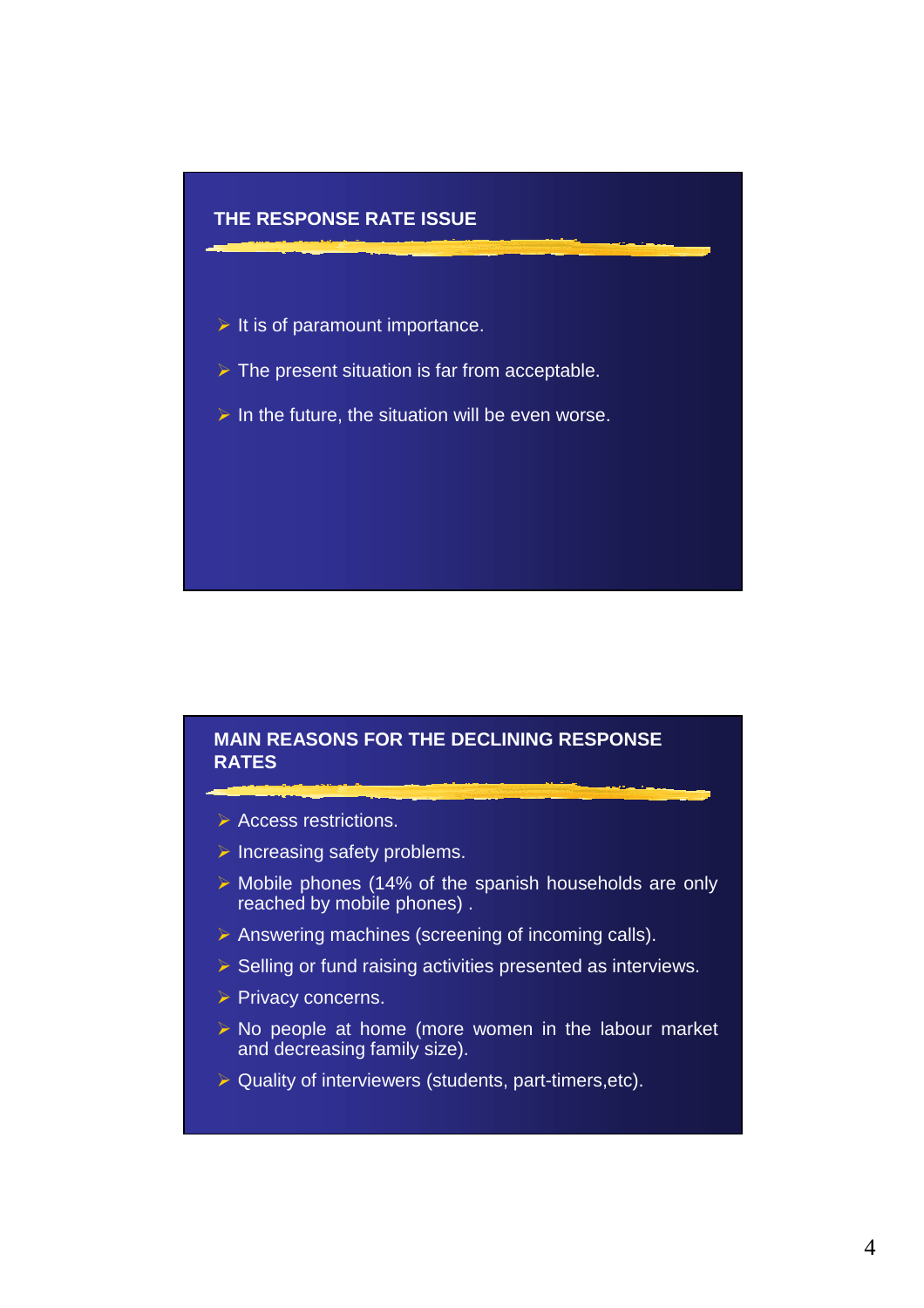# **RESPONSE RATE DEFINITION**

Basically, RR is defined as the percentage of pre-designated elegible respondents who provide completed interviews.

This indicator tries to reflect how different has been the selecction of the actual sample from the theoretical sample (following a strictly equiprobable selection).

- I: Completed interviews
- P: Partial interviews

R: Refusals

NC: Not contacted but known elegible units

NE: Non elegible units

NI: Not interviewed units (language, mental or phisical problems)

Response rate =  $\frac{}{I+P+NC+R+NI}$ *I*  $+ P + NC + R +$ 

#### **RESPONSE RATE DEFINITION**

One of the main practical problems is to know (or to estimate) the number of elegible units among the unknown elegibility units (unanswered phone numbers,non-contacted homes, etc.)

I think that the effect of incomplete sampling frames should also be taken into the calculation (e.g. unlisted phone numbers).

Attention: Do not confuse "*response rate*" which is a global indicator of the quality of the sampling procedure with other indicators such us:

- *Refusal/Acceptance rate Completion rate*
- 
- *Interview rate Return rate*
- *Recovery rate Etc*
- 
- *Contact rate Collaboration rate*
	-
	-

The AAPOR (American Association for Public Opinion Research) provides 6 different definitions of response rate.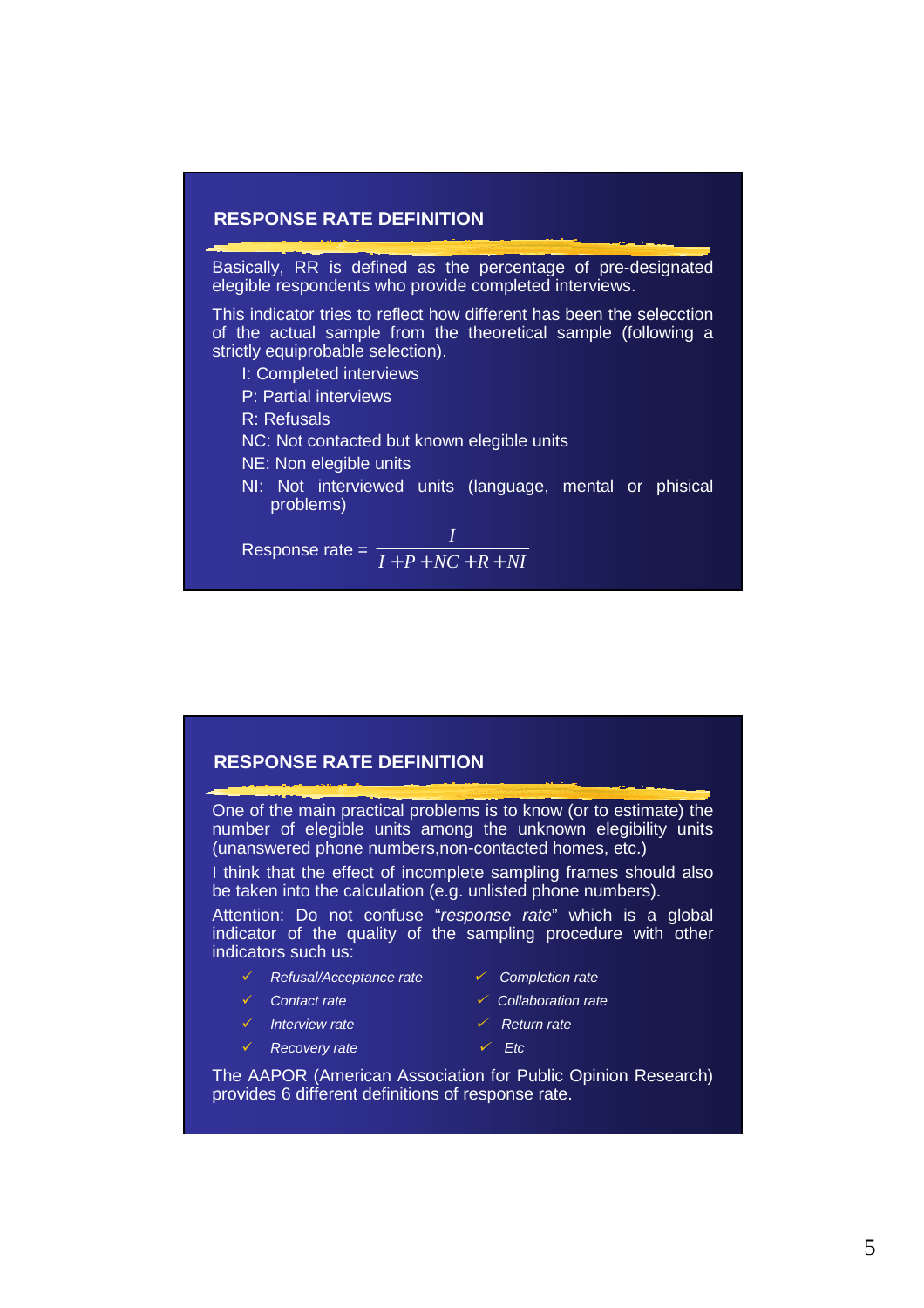#### **FACTORS AFFECTING THE RESPONSE RATES**

There are a number of well-known factors such us:

- -Length of the questionnaire
- -Topic of the survey
- -Number of visits or callbacks
- $\checkmark$  Incentives
- -Others

But I would like to stress the importance of

#### *A proper selection and training of the interviewers*

because when an analysis of the response rate by individual interviewers is made, it shows that the variability is much higher than expected (ratios of 1 to 4 are easily obtained).

#### **USUAL PRACTICE TO CORRECT THE NON-RESPONSE BIAS**

Researches use to apply poststratification ratio adjustements to bring survey estimates of subdomains totals in agreement with independent or official population figures for the subdomains (normally using demographic groups).

The purpose is to reduce the bias at the likely cost of reducing also the precision of the estimates.

This should be done very carefully as, in many cases, this type of adjustements introduce a further bias making thing even worse.

The size of nonresponse bias depends up to what extent the nonrespondents are different from respondents on the survey measures. Interesting example: The Italian external coincidental check made for the TV meter panel.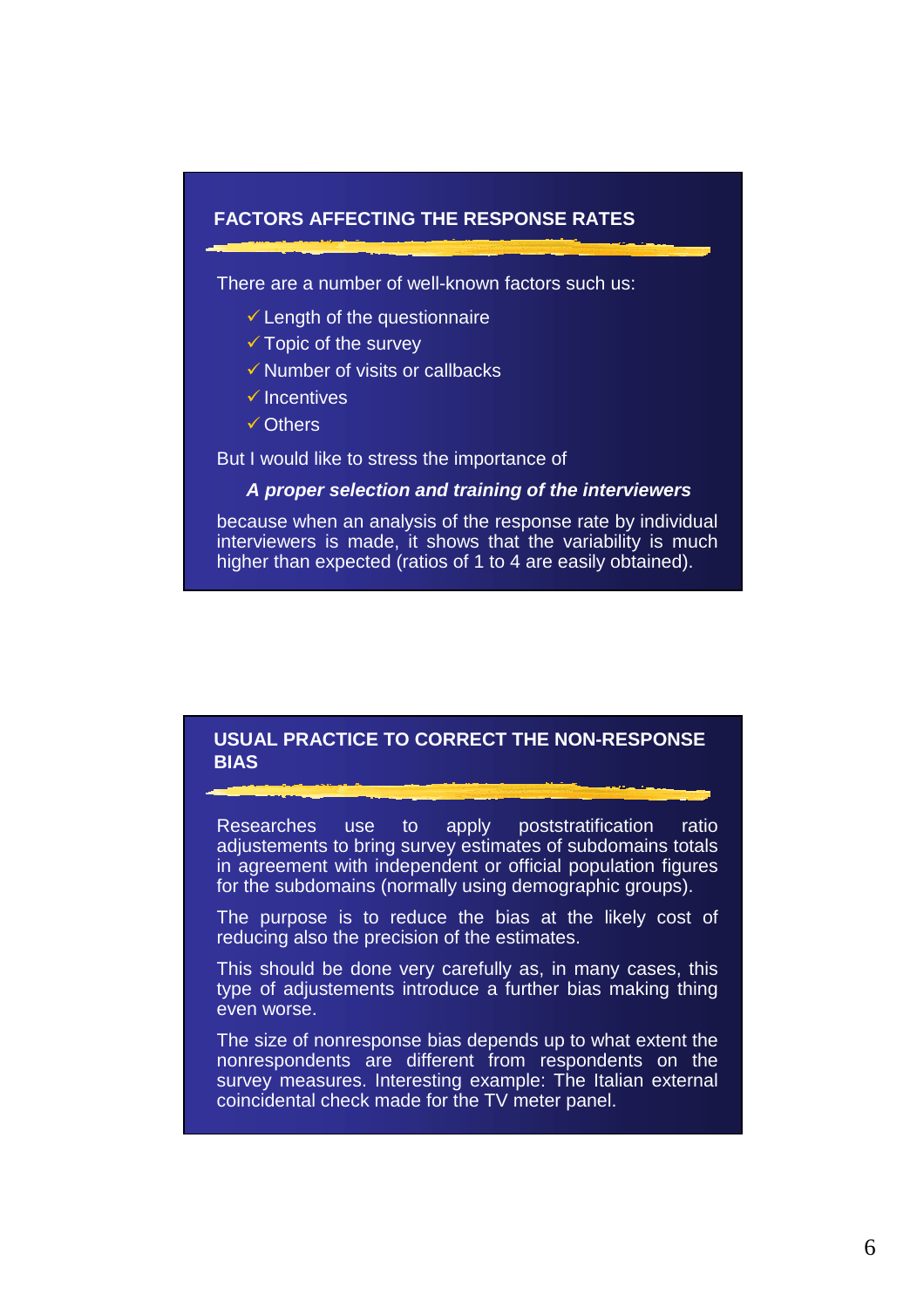

<sup>40%.</sup>

# **COMPARISON CANADA-SPAIN. PHONE RESEARCH**

|                                     | 50 one-time surveys in Canada (1999)<br>Last attempt<br>(000) |       | Spanish survey-3 calls<br><b>Typical results</b><br>Last attempt |       |
|-------------------------------------|---------------------------------------------------------------|-------|------------------------------------------------------------------|-------|
| Total numbers attempted             | 445                                                           |       | 23584                                                            |       |
| A Non elegible (bussines, fax, etc) | 138                                                           | 31.0% | 5261                                                             | 22.3% |
| <b>Busy</b>                         | 7.5                                                           |       | 101                                                              |       |
| Answering machines                  | 25.9                                                          |       | 1990                                                             |       |
| No answer                           | 72.6                                                          |       | 2787                                                             |       |
| Languages, Illness, Incapable       | 12.6                                                          |       | 99                                                               |       |
| Not available                       | 24.6                                                          |       | 983                                                              |       |
| <b>B</b> Total unreachable          | 143                                                           | 32.1% | 5960                                                             | 25.3% |
| Refusal<br>C.                       | 111                                                           | 24.9% | 9411                                                             | 39.9% |
| Cooperative contacts<br>D           | 52.4                                                          | 11.8% | 2952                                                             | 12.5% |
| RESPONSE RATE = $D/(B+C+D)$         | 17.1%                                                         |       | 16.1%                                                            |       |
| REFUSAL RATE= C/ (C+D)              | 67.9%                                                         |       | 76.1%                                                            |       |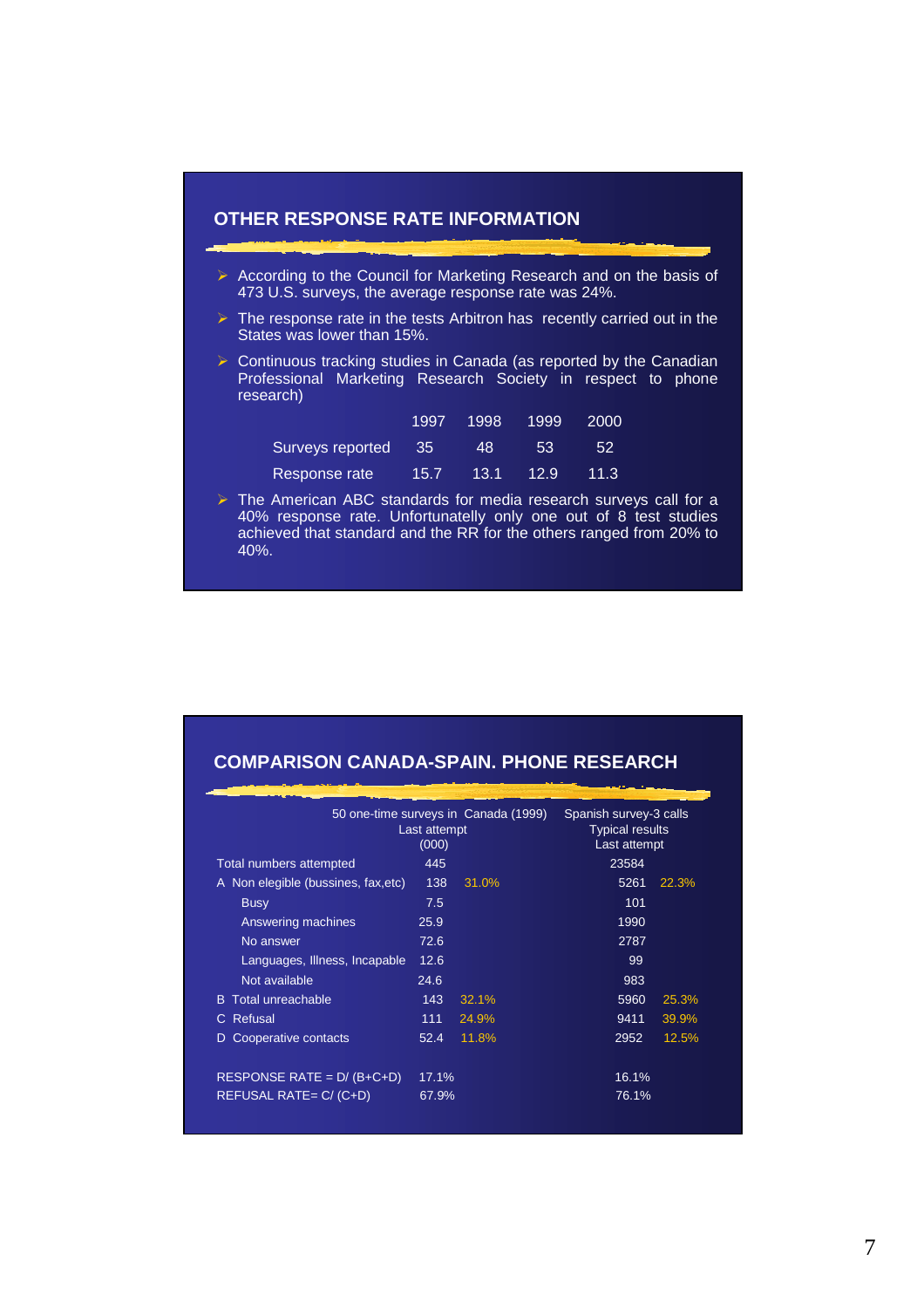

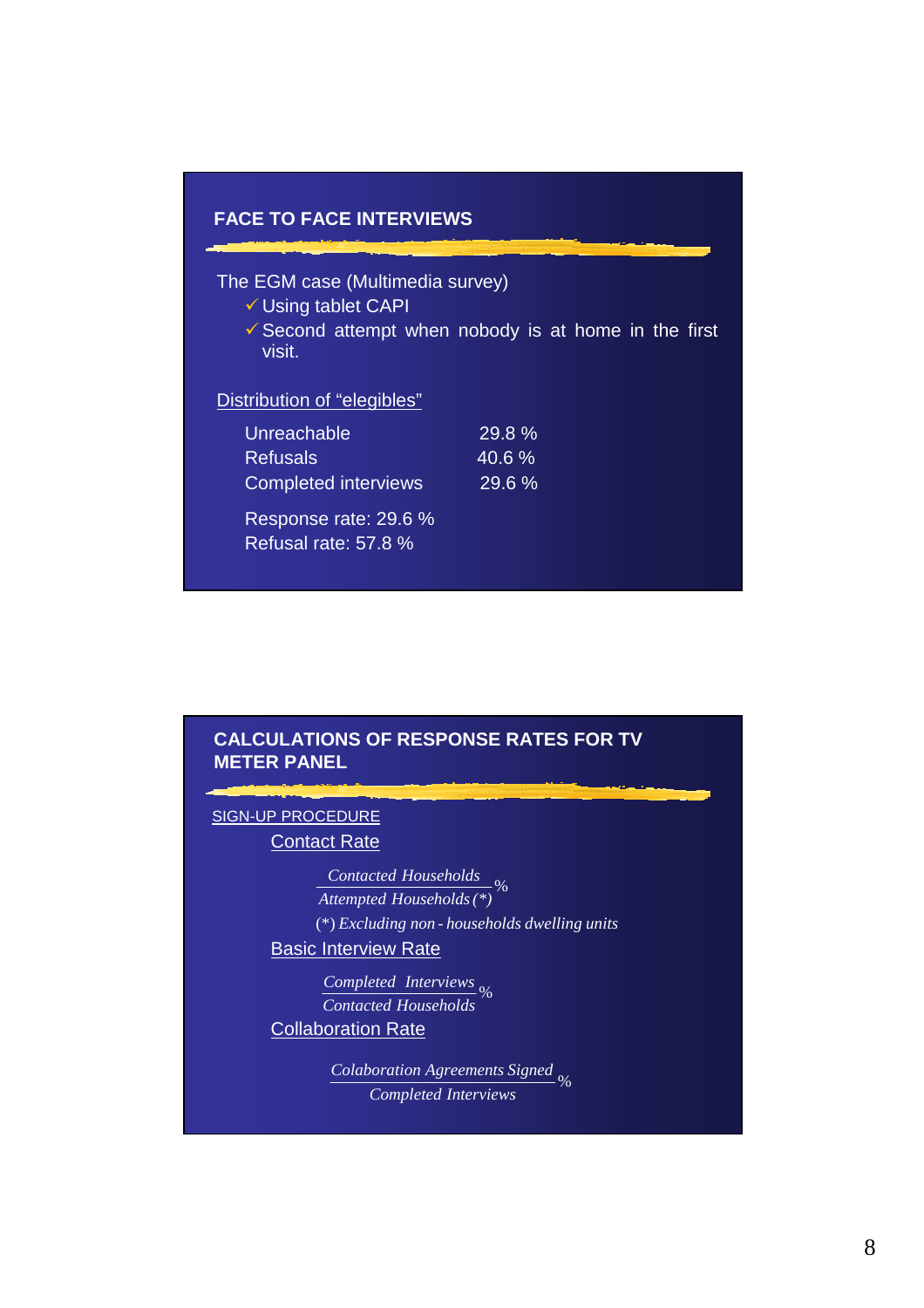# **CALCULATIONS OF RESPONSE RATES FOR TV METER PANEL**

#### PANEL OPERATION **Instalation Rate**

 *Collaboration Agreements Signed Completed Meter Instalations* %

#### Polling Rate

% *Total Panel Households In -Tab Panel Households*

#### **CALCULATIONS OF RESPONSE RATES FOR TV METER PANEL**

The response rate is calculated by combining all the rates obtained for the different sampling steps

*Response Rate=(Contact rate) \* (Basic interview rate) \* \* (Collaboration rate) \* (Instalation rate) \* (Polling rate)*

Typical figures for the Spanish TV meter panel are as follows:

| Contact rate                | 54% |
|-----------------------------|-----|
| <b>Basic interview rate</b> | 35% |
| <b>Collaboration rate</b>   | 36% |
| Instalation rate            | 81% |
| <b>Polling rate</b>         | 94% |

Response rate=(0.54\*0.35\*0.36\*0.81\*0.94) = 5.2%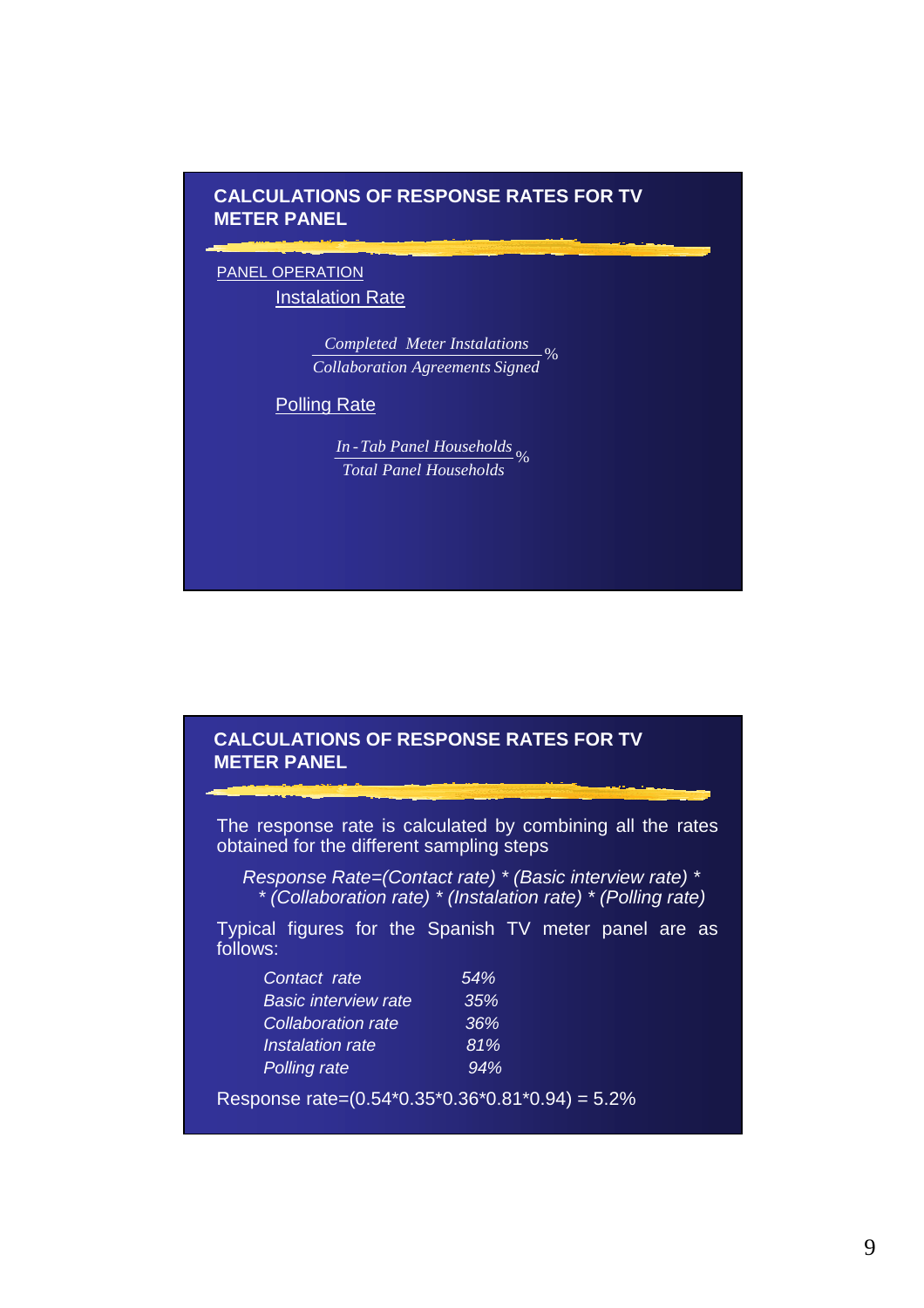

## **SURVEY TO THE INTERNET DOMAINS WIHT EXTENSION ".es" (2000)**

- > Universe and sample: 25.983 registered domains with indications of name and e-mail of contact person.
- $\triangleright$  The questionnaire was sent by e-mail and 2 reminders were also mailed.
- > The survey was made by AIMC on behaif of the "Comisión del Mercado de las Telecomunicaciones"
- > Response rate achieved: 13%